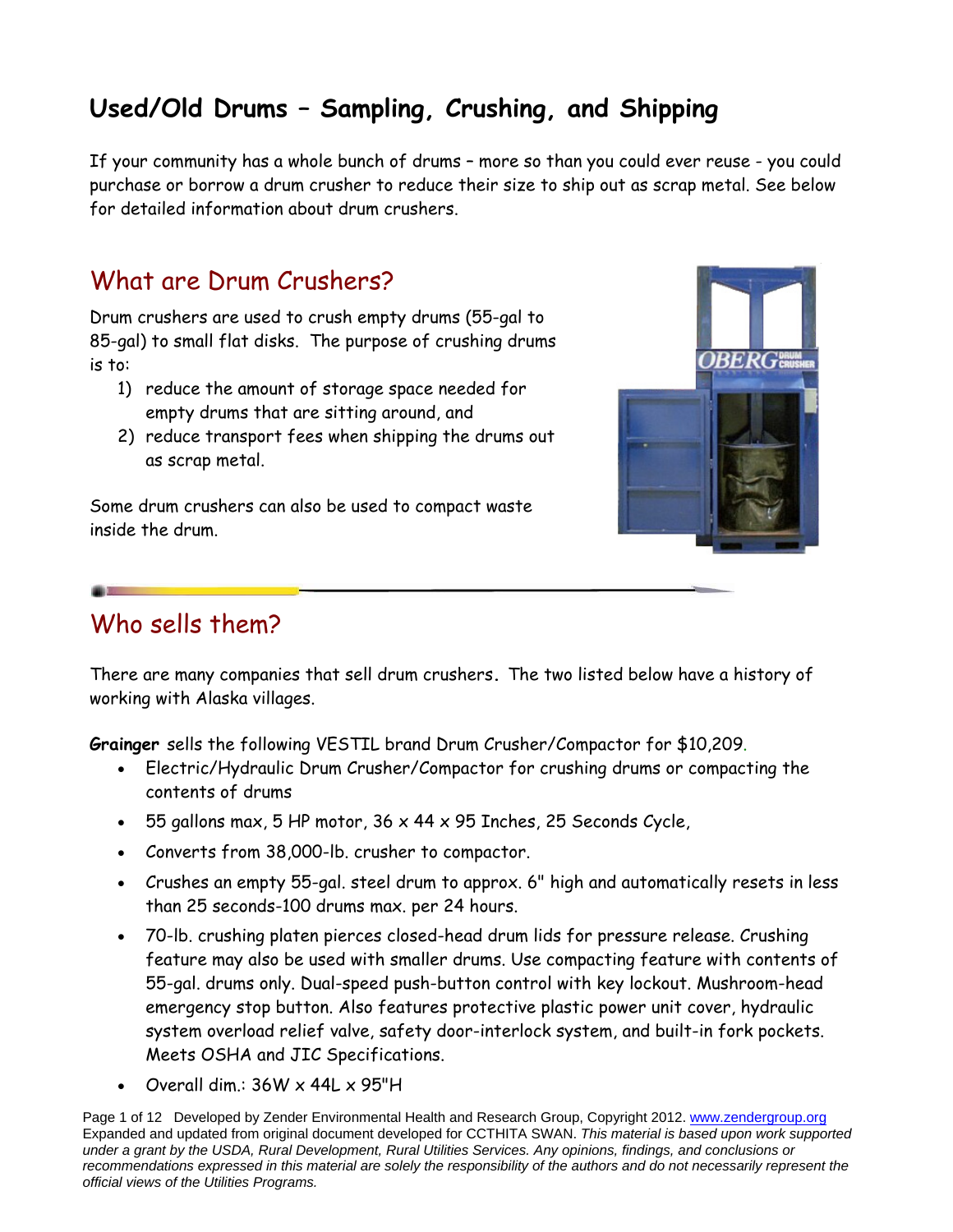- Usable chamber size: 25W x 25D x 37"H
- Compacting platen is 21" dia.
- Electric 6.5 HP motor, 208 to 230/460V, 3-phase, prewired to 460VAC

### **To contact Grainger**:

Grainger, Inc. 6240 B St. Anchorage, AK 99518-1727 Phone: (907) 562-5400 Fax: (907) 562-2072 www.grainger.com

**Bedford Technologies** sells the following Oberg brand D-60 drum crusher:

- ~\$15,900 + shipping (2300 from Seattle), but call for current pricing and/or discounts
- 10 HP motor, 3 phase-208V, 240V, 480V
- 1 min cycle, 60,000 lbs crushing force
- 55 and 85 gallon drums, crushed to a height of 4"
- Dimensions: height 79"(retracted) or  $117$ "(extended) x 42" x 42"; chamber size 30"x30"x48"
- Fully automatic, one-button operation
- Can be customized—for example, it can be 220V or 440V or diesel- or gas-powered, instead of electric

### **To contact Bedford Technologies:**

Donald Guzman 41253 169th Drive SE Suite 787 Monroe, WA 98272 Phone 1 800 848 8228 www.oberg-crusher.com

## Before you crush…

Before you crush a drum, **it is important that all fluids are drained out of the drums**.

### **If you know what the fluids are, and they are not hazardous:**

To drain the last amounts of fluids from drums, you can tip them over into an oil pan (or other appropriate container) and let them drain overnight. Then you can take a rag and wipe out the drum.

Page 2 of 12 Developed by Zender Environmental Health and Research Group, Copyright 2012. www.zendergroup.org Expanded and updated from original document developed for CCTHITA SWAN. *This material is based upon work supported under a grant by the USDA, Rural Development, Rural Utilities Services. Any opinions, findings, and conclusions or recommendations expressed in this material are solely the responsibility of the authors and do not necessarily represent the official views of the Utilities Programs.*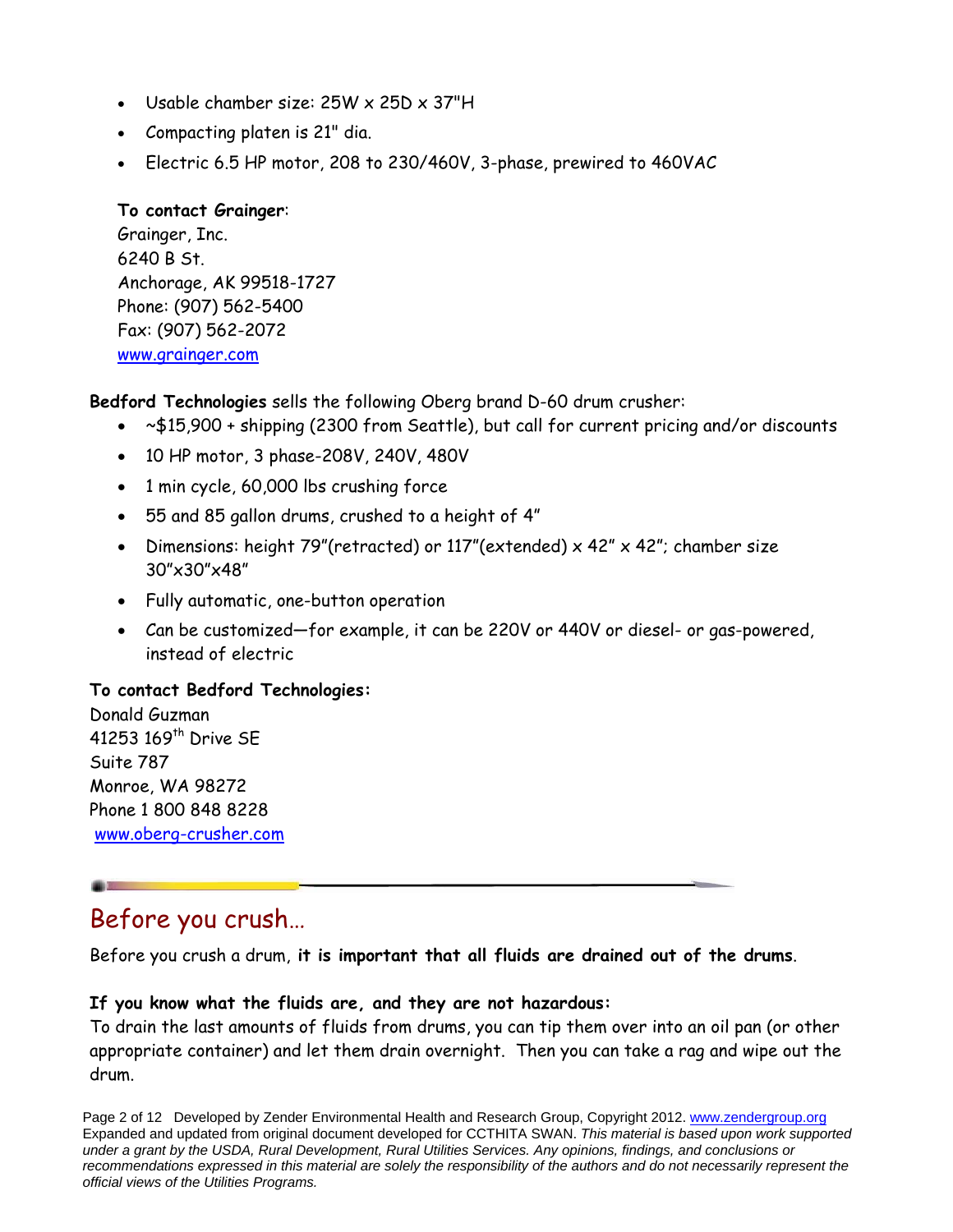### **If the fluids are hazardous:**

You will need to safely drain the last amounts of fluids from the drums (preferably saving the fluids for use—i.e. in the case of oil, or disposing of them appropriately as hazardous waste). When you are working with the drums, you should use whatever safety gear might be recommended for using the drum contents.

### **If the fluids are unknown:**

It is best to test the contents of drums before working with them, and/or pay the high cost for shipping out the drums with the contents intact. See below for how to proceed with testing drums with unknown substances, and for companies that handle full drums.

### **A note on shipping out:**

 If you are planning to ship out the crushed drums for scrap metal, shipping companies and scrap metal recyclers generally **require the drums be "triplerinsed", or the equivalent, before crushing.** See below for more information.

## Testing Drum Contents

If you are concerned about contamination from hazardous wastes in your community, there are a few options listed below and on the next pages for testing/sampling land or water for hazardous substances.

### **In-village testing by a consultant:**

The following companies will come out to your village to collect samples for testing. You can call them to determine the cost and procedures for testing drum contents:

### **Emerald Services**

Fairbanks office: 907-457-2566 Anchorage office: 1-877-375-5040 (toll free) www.emeraldnw.com

## **Shannon & Wilson**

Anchorage office, Matt Hemry: 907-433-3232 www.shannonwilson.com

**PSC Environmental Services**  Anchorage Office: 907-272-9007 http://www.pscnow.com/



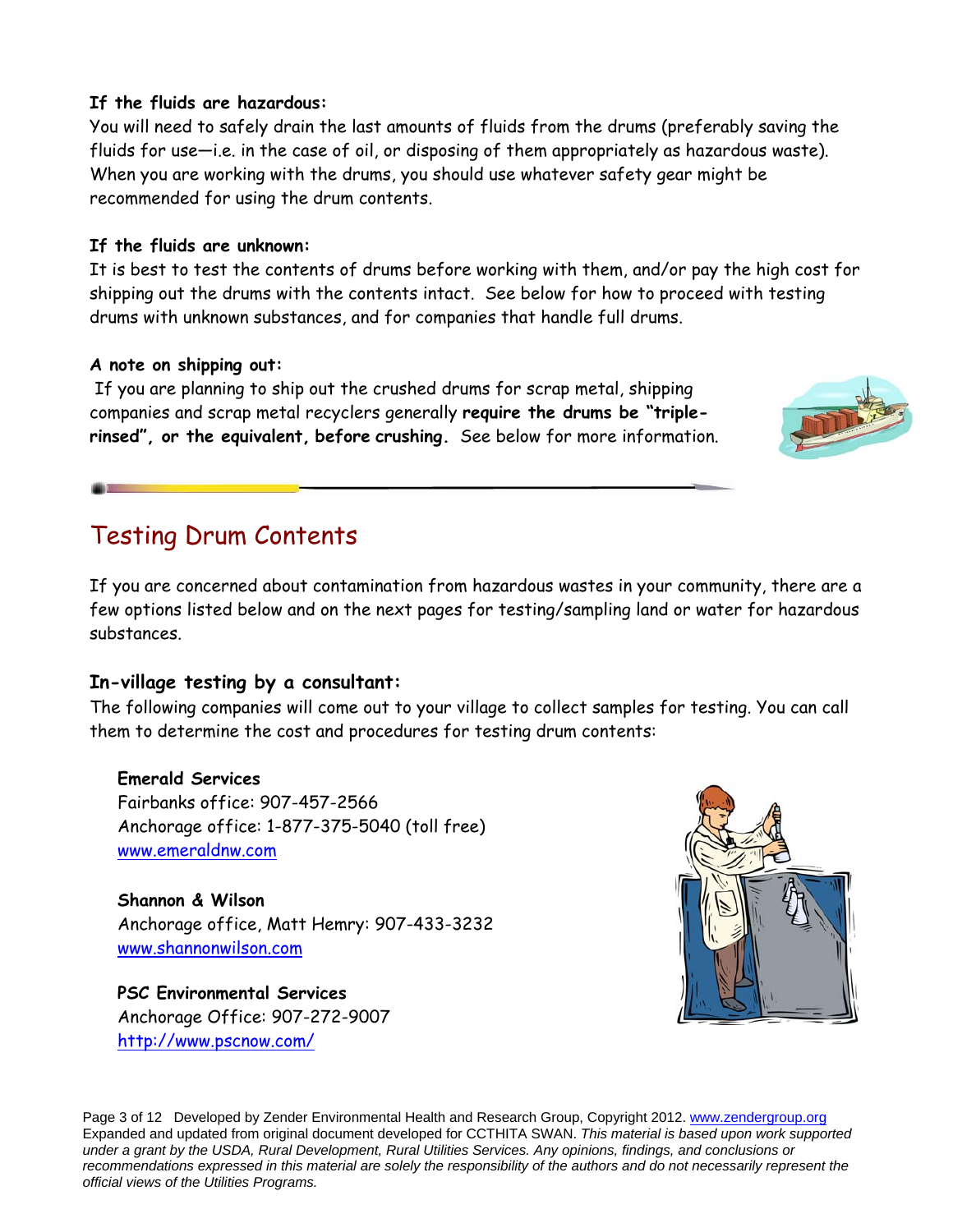**BGES, Inc.**  Anchorage Office: 907-644-2900 http://www.bgesinc.com/

**Environmental Compliance Consultants (ECC)** 1500 Post Road, Anchorage, AK 99501 Telephone: 907-644-0428 (contact: Sam or Gina) http://www.eccalaska.com/

Flying in a company can be expensive. Their rates are approximately \$70/hour plus airfare and **this rate does not include the cost of analysis** of the collected samples, once they are shipped to a laboratory. In some cases, consultants may be able to identify the contents of your drums in the field. If they aren't able to do that, they can take the samples back with them and send them to a lab for analysis for additional fees. The lab will then send the results back to the consulting company and they will let you know what the drum contents are. Laboratories can typically invoice either the consulting company or your village directly for the cost of sample analysis.

### **Testing the Drum Contents Yourself**:

There are cheaper ways to find out what is in the drums, too. For example, testing can be carried out by someone in the community. There are two ways to do that-**either use a chemical identification system in the field or a pre-packaged kit to collect the samples from the drums** and ship them out for analysis.

TTT Environmental in Anchorage carries the **HAZCAT Chemical Identification System**. This system is portable and designed for immediate on-site field identification of hazardous or nonhazardous spilled or abandoned materials. The HAZCAT manual walks you through straightforward logic charts and step-by-step instructions for identifying the substances you're sampling, or at least placing them in general categories (for ex., flammable, combustible, etc.). This system costs approximately \$5,500 and there are enough supplies in the kit for several hundred tests. You can contact TTT Environmental (see below for contact details) to get more information on this system and decide if something like this would work for your community.

Other test kits that can be ordered through TTT include:

**Chlor-N-Oil 50 ppm: On-Site Test Kits for Transformer Oil**  Pocket-sized kit is designed to be used in the field. Contains everything necessary to perform the test in 5 minutes tests electrical insulating fluids for the **presence of PCBs** (for testing DIELECTRIC FLUID (transformer oil) ONLY) **NOTE:** This product contains mercury, dispose of kits accordingly **Cost:** \$14.50/test



Page 4 of 12 Developed by Zender Environmental Health and Research Group, Copyright 2012. www.zendergroup.org Expanded and updated from original document developed for CCTHITA SWAN. *This material is based upon work supported under a grant by the USDA, Rural Development, Rural Utilities Services. Any opinions, findings, and conclusions or recommendations expressed in this material are solely the responsibility of the authors and do not necessarily represent the official views of the Utilities Programs.*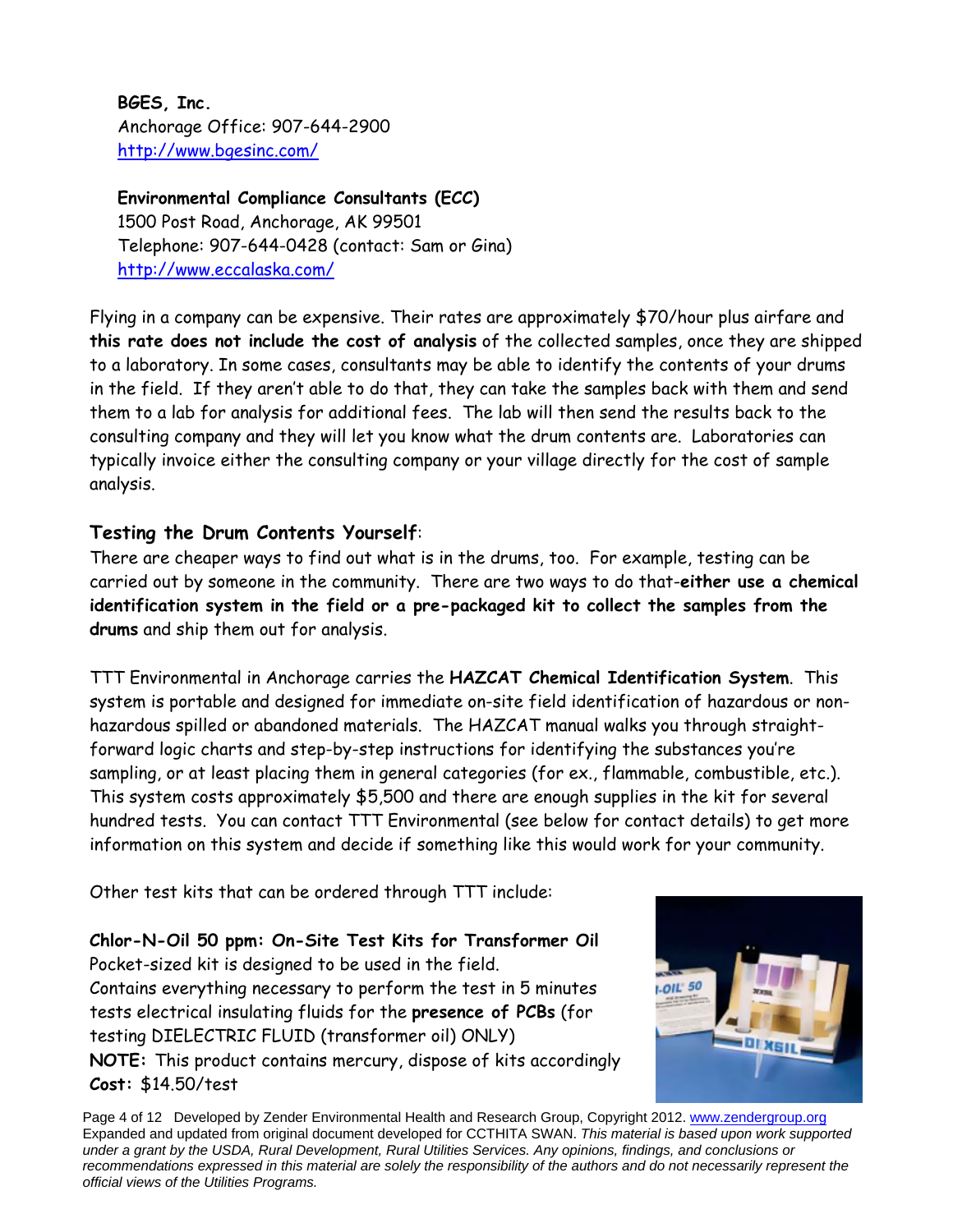

### **Chlor-N-Soil 50 ppm: PCB Screening of Soil**

Self-contained test kit that allows field personnel to perform the test in less than 10 minutes. The kit can test any type of soil including sand, topsoil, sediment, and clay to detect the presence of PCBs.

**NOTE:** This product contains mercury, dispose of kits according **Cost:** \$25.50/test

#### **Chlor-D-Tect 1000**

Provides a "go, no-go" result at a level of 1000 ppm chlorine to identify and label waste oil, hazardous or non-hazardous, for proper management and disposal. Facilities that recycle or re-refine used oil can incorporate Clor-D-Tect 1000 into their management of waste oil to prevent costly hazardous waste from being mixed with noncontaminated oil.



**NOTE:** This product contains mercury, dispose of kits according **Cost:** \$12/box

Another way to determine what the drum contents are is for **someone in the community to use a pre-packaged kit to collect the samples** (instead of hiring a company to come out and do this) and then ship them to a lab for analysis. The kits include what you should need to collect the samples safely, if the instructions are followed. The kits are made for persons that may not be trained in HAZWOPER. You can call the companies below for help in determining what kits exactly you will need—there are several types of drum samplers or coliwasa tubes and sample jars. When you call, you can ask about the safety gear required for sampling and ask that they include it with the kits. The cost of the kits will vary depending on what samples you will need to collect.



**TTT Environmental Instruments and Supplies** 

4201 B Street Anchorage, AK 99503 Phone: (907) 770-9041 Fax: (907) 770-9046 Email:info@tttenviro.com www.tttenviro.com

**Environmental Compliance Consultants (ECC)** 1500 Post Road, Anchorage, AK 99501 Telephone: 907-644-0428 (contact: Sam or Gina)

Page 5 of 12 Developed by Zender Environmental Health and Research Group, Copyright 2012. www.zendergroup.org Expanded and updated from original document developed for CCTHITA SWAN. *This material is based upon work supported under a grant by the USDA, Rural Development, Rural Utilities Services. Any opinions, findings, and conclusions or recommendations expressed in this material are solely the responsibility of the authors and do not necessarily represent the official views of the Utilities Programs.* 

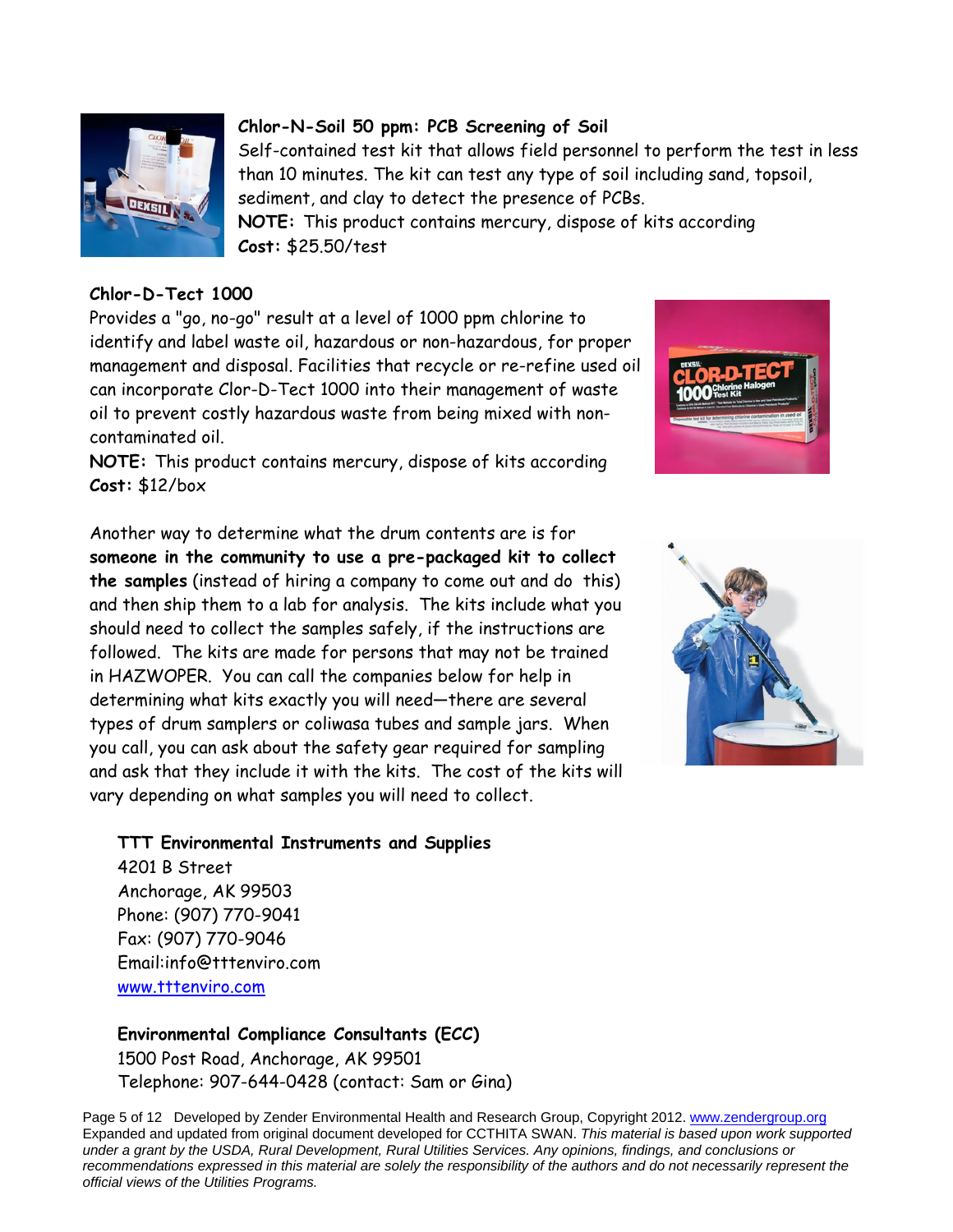http://www.eccalaska.com/

Once collected, samples can then be shipped to a lab for analysis. You can give the lab a call beforehand and find out what the cost will be, as well as the proper shipping procedures.

**SGS Environmental Services** www.sgs.com

200 W. Potter Drive Anchorage, AK 99518 Ph: 907 562 2343

3180 Peger Road Suite 190 Fairbanks, AK 99709 Ph: 907 474 8656

**North Creek Analytical** (they will not run tests on unknown contents) 2000 W Intl Airport Rd # A10 Anchorage, AK 99502-1119 (907) 563-9200

SGS and North Creek are commonly used by villages and environmental consultants, but you could also **look up "laboratories" in your yellow pages** for more options**.**  You can call a lab to talk about costs for sampling/testing for the specific chemical/substance that you're worried about.

**Go to this site for a list of labs**

http://www.dec.state.ak.us/eh/lab/labs.htm

Lab test costs can vary quite a bit between labs, so call around and ask for a price quote. Some labs offer **discounts to Villages**, so be sure to let them know that you are a Tribe. Also, your regional health corporation may be able to perform some testing.

# Using Old Drums

See this link for examples of drum reuse in villages, or look up 'Drums" in the A-Z Index: http://www.zendergroup.org/docs/drum\_reuse.pdf.

## Shipping Crushed Drums

If you can't find a safe local use for them, empty drums can be recycled as metal once they are cleaned and crushed. Clean out the drums by "triple-rinsing" them (see below) and arrange for their shipment to:



Page 6 of 12 Developed by Zender Environmental Health and Research Group, Copyright 2012. www.zender Expanded and updated from original document developed for CCTHITA SWAN. *This material is based upon work supported under a grant by the USDA, Rural Development, Rural Utilities Services. Any opinions, findings, and conclusions or recommendations expressed in this material are solely the responsibility of the authors and do not necessarily represent the official views of the Utilities Programs.* 

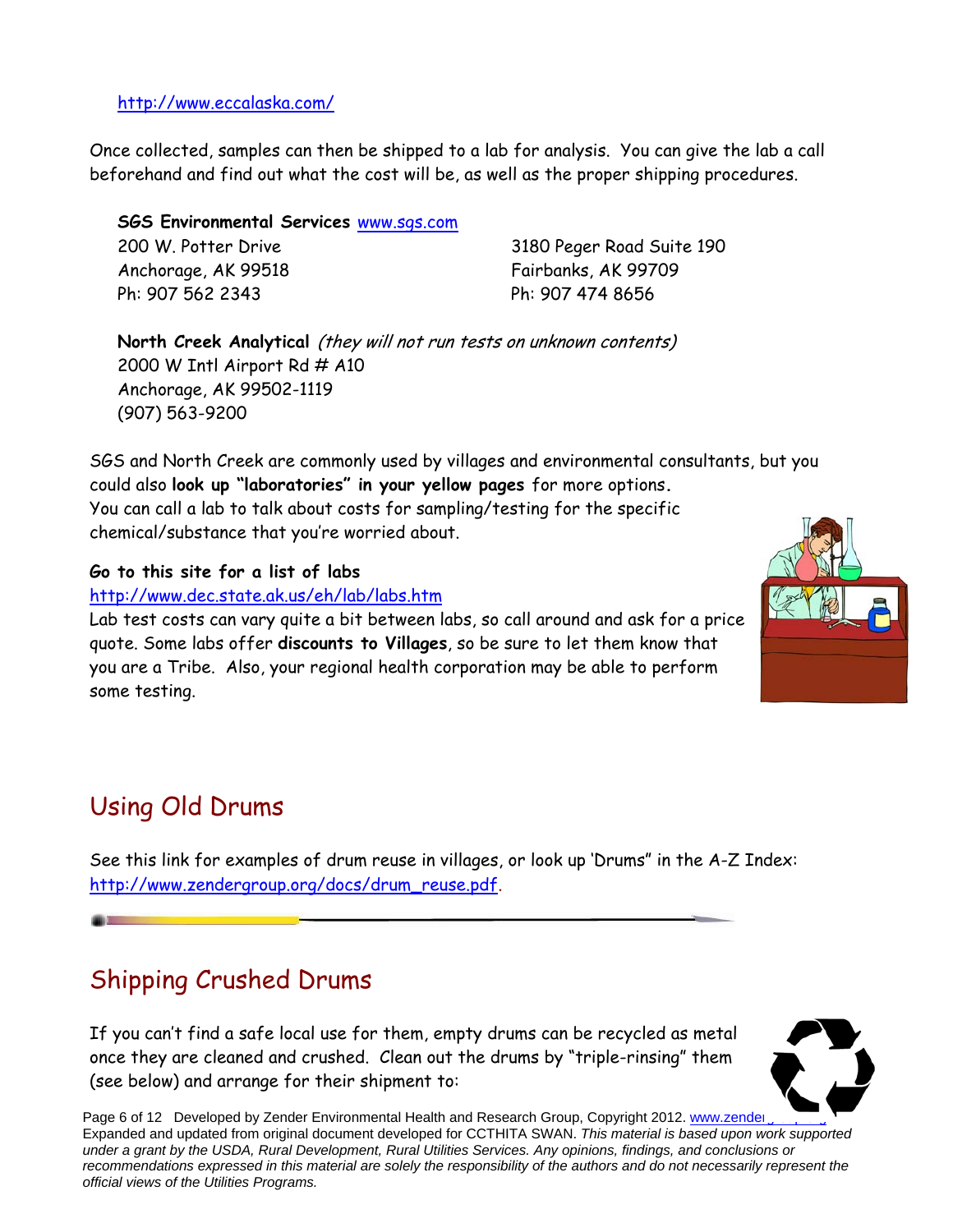### **Alaska Metals Recycling/Schnitzer Steel**

9705 King Street, Anchorage, AK 99515 ph. 907-349-4833

### **How to Triple Rinse:**

Metals recycling companies usually require that drums are triple-rinsed and dry before they accept them. Here is a protocol for triple rinsing drums.

- Empty drum to the lowest possible level into an appropriate container and let it drain for 30 seconds
- Fill drum with water to 25% of capacity and cover with a water-tight lid.
- Tip drum onto its side and roll it back and forth, ensuring at least one complete revolution, for 30 seconds.
- Stand the drum on its end and tip it back and forth several times to rinse the corners.
- Turn the drum over on to its other end and repeat this procedure.
- Carefully empty the rinsate into an appropriate waste container (note: rinsate is considered hazardous) and let it drain for 30 seconds
- Repeat this procedure two more times.
- Inspect the drum to be sure it is clean. Chemical may remain in the corners and must be removed. Also, be sure drips on the outside of containers are cleaned off.
- Carefully rinse lid over waste container and then dispose of appropriately as regular solid waste.
- Drums can now be crushed.
- Store crushed drums under cover where they will be protected from rain until you are able to ship them off for recycling as scrap metal.

Note that water is used as the rinsing liquid for used oil and many other substances. But for some drum contents, a solvent is used for rinsing instead. To be certain, it is best to read the drum label (if there is one), contact a manufacturer, or contact ADEC contaminated sites program:

Anchorage staff (907) 269-7503 Fairbanks staff (907) 451-2143 Juneau staff (907) 465-5390 Kenai/Soldotna staff (907) 262-5210 x. 231

### **Shipping Full Drums**

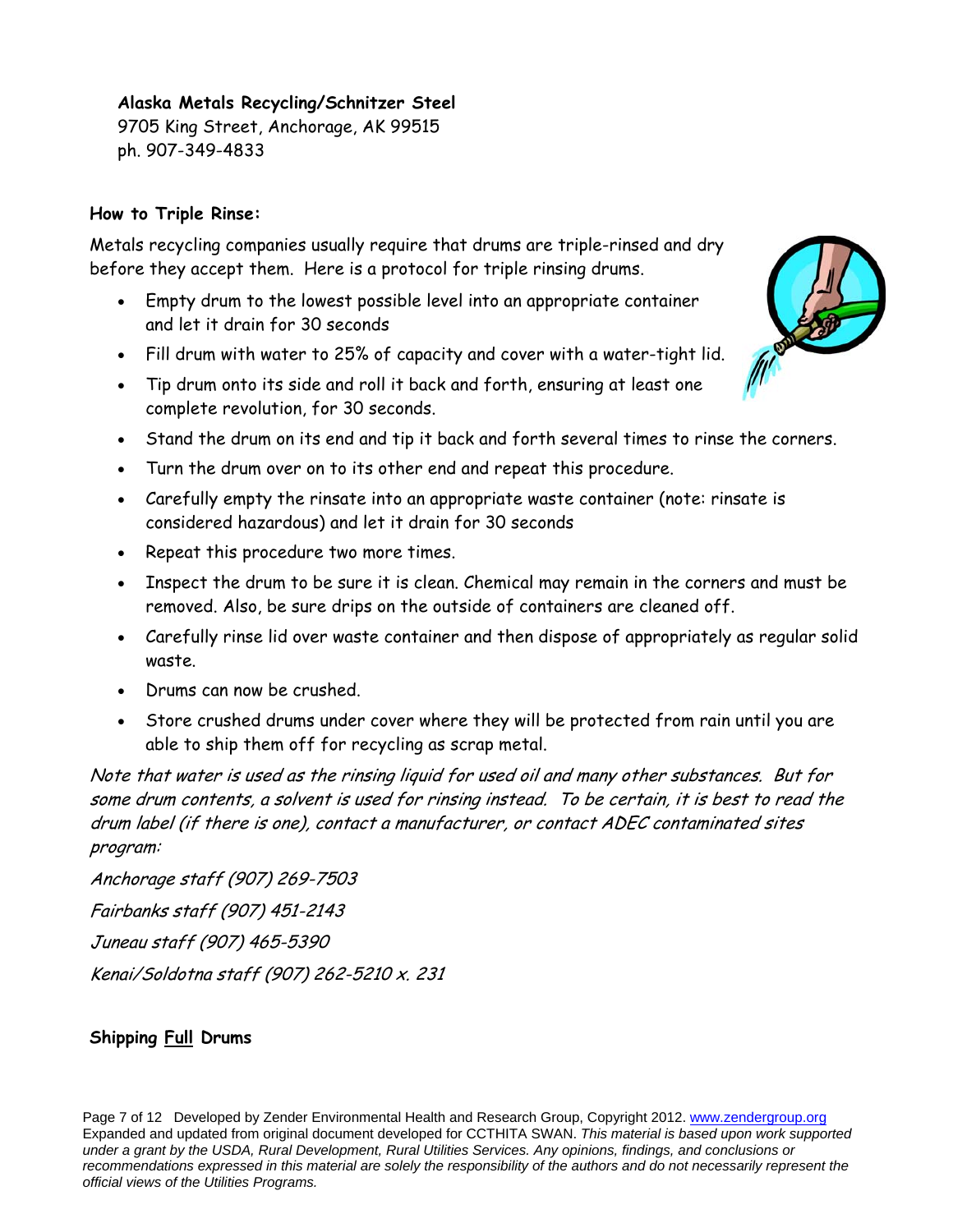You can also ship the drums out without emptying them, as hazardous waste. You can contact Emerald Services, PSC, or ECC (see above for contact details) and ask them how to proceed with shipping out drums.

The hazmat companies will give you cost estimates to dispose of the hazardous wastes at their Anchorage/Seattle facilities. The hazmat companies will also give you cost estimates for the cheapest shipping option for your hazardous wastes. Shipping costs will depend on what you're shipping and how much you're shipping. Transport companies charge different rates for different types of hazardous wastes. For example, barge lines often use a 'sliding scale' where they charge more money for more contaminated wastes. Airlines often only charge a small handling fee and then their shipping costs are the same as any non-hazardous item.

### Resources

### **1. IGAP and Special IGAP/Unmet Needs Funds**

### http://yosemite.epa.gov/R10/TRIBAL.NSF/Grants/IGAP/

IGAP funds can be used to implement solid and hazardous waste activities. For example, you could use IGAP funds to ship out the drums, once they've been cleaned and crushed, as well as to ship out the hazardous waste you collected from the drums. These are just two examples, but there are a lot of different activities that IGAP could fund. Talk to your IGAP project officer if you have questions about what IGAP funds can be spent on. For information about IGAP or to see who the IGAP project officer is for your community, you can call Michelle Davis, EPA at 271-3434.

Your Village could also apply for **Special IGAP/Unmet Needs** funds to implement hazardous waste programs. These grants can be used to fund solid/hazardous waste projects that aren't covered by IGAP. The application process is similar to IGAP. Contact your IGAP coordinator for further details of these grants.

### **2. TBA (Targeted Brownfields Assessment) Grant**

http://yosemite.epa.gov/r10/cleanup.nsf/7780249be8f251538825650f0070bd8b/005df9235f 56290e882567990080b48f?OpenDocument

This grant is designed to inventory, characterize, and assess brownfield sites using EPA contractors. There is no cleanup funded under this program. The TBA is designed to help states, tribes, and municipalities reduce their questions about whether and how their brownfields are contaminated. The TBAs are especially for those without EPA Brownfields Assessment Pilots/Grants. They also supplement and work with other efforts under EPA's Brownfields Program. Please see these links for eligibility requirements.

Page 8 of 12 Developed by Zender Environmental Health and Research Group, Copyright 2012. www.zendergroup.org Expanded and updated from original document developed for CCTHITA SWAN. *This material is based upon work supported under a grant by the USDA, Rural Development, Rural Utilities Services. Any opinions, findings, and conclusions or recommendations expressed in this material are solely the responsibility of the authors and do not necessarily represent the official views of the Utilities Programs.* 



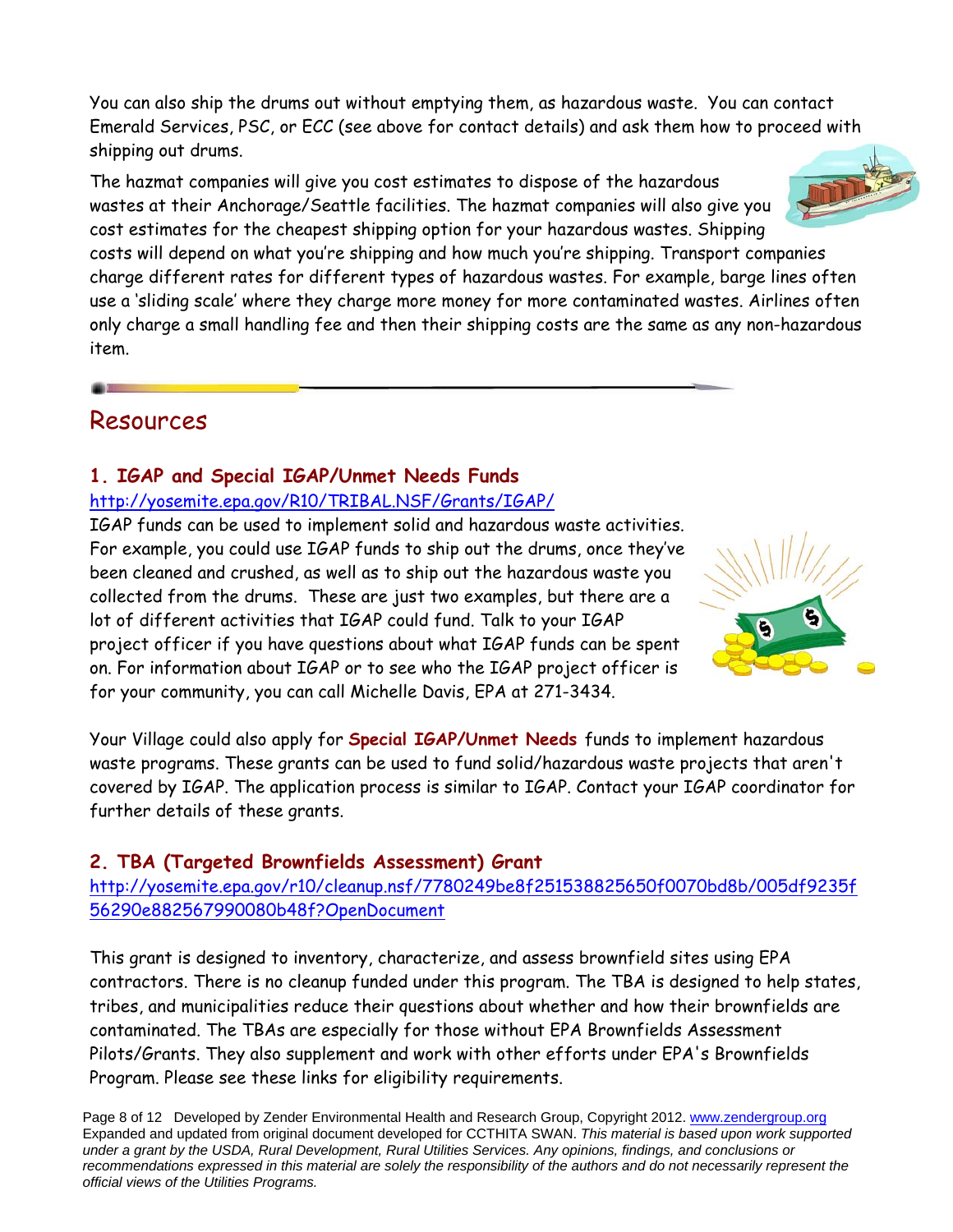• EPA Targeted Brownfield Assessment Fact Sheet http://www.epa.gov/brownfields/grant\_info/tba\_0403.pdf • EPA National Targeted Brownfield Website (http://www.epa.gov/brownfields/grant\_info/tba.htm) • Region 10 Targeted Brownfield Site (http://yosemite.epa.gov/r10/cleanup.nsf/7780249be8f251538825650f0070bd8b/005df9235 f56290e882567990080b48f?OpenDocument)

### **3. State of Alaska Contaminated Sites Program**

http://www.dec.state.ak.us/spar/csp/

John Brown at DEC's Contaminated Sites Program (ph. 907-269-7688) can be a good resource for information on cleaning up abandoned drum sites. The state also has a small pot of money for cleanup projects.

Also, if there is a spill or leaking drums in your community, it should be reported to the State at this website: www.dec.state.ak.us/spar/perp

### **4. Alaska Forum grant for Rural Community Toxics Reduction (\*\*\*as of 2012, not currently funded - contact Alaska Forum about future funding)**  http://www.akforum.org/toxics.html

Limited financial support for isolated, rural communities working to reduce toxic materials in the waste stream is available through a USDA grant administered by the Alaska Forum. This funding can cover materials and supplies, as well as small equipment used in projects that remove toxics from landfills. It is possible that this funding may be used to pay for sampling kits and other supplies necessary for testing drum contents, but you would need to contact Peter Melde to see if your project qualifies—888-301-0185 toll free or by email at pmelde@akforum.org

### **4. ANTHC Community Environmental Demonstration Grant**  http://www.zendergroup.org/cedp.html https://anthc.org/chs/ces/hve/

Examples of small demonstration projects to be awarded through this competition include projects that advance the state of knowledge or transfer information on the use of integrated solid waste management systems to solve local waste management and generation problems; projects that take an innovative approach or utilize an experimental technology to advance waste management programs, including recycling and the reduction of wastes; projects that provide education, training, and outreach materials to teach Alaska Native Villages about waste's impact on human health and the environment; energy use; pollution; innovative solid waste demonstration projects that involve dissemination of information to others so that they can

Page 9 of 12 Developed by Zender Environmental Health and Research Group, Copyright 2012. www.zendergroup.org Expanded and updated from original document developed for CCTHITA SWAN. *This material is based upon work supported under a grant by the USDA, Rural Development, Rural Utilities Services. Any opinions, findings, and conclusions or recommendations expressed in this material are solely the responsibility of the authors and do not necessarily represent the official views of the Utilities Programs.*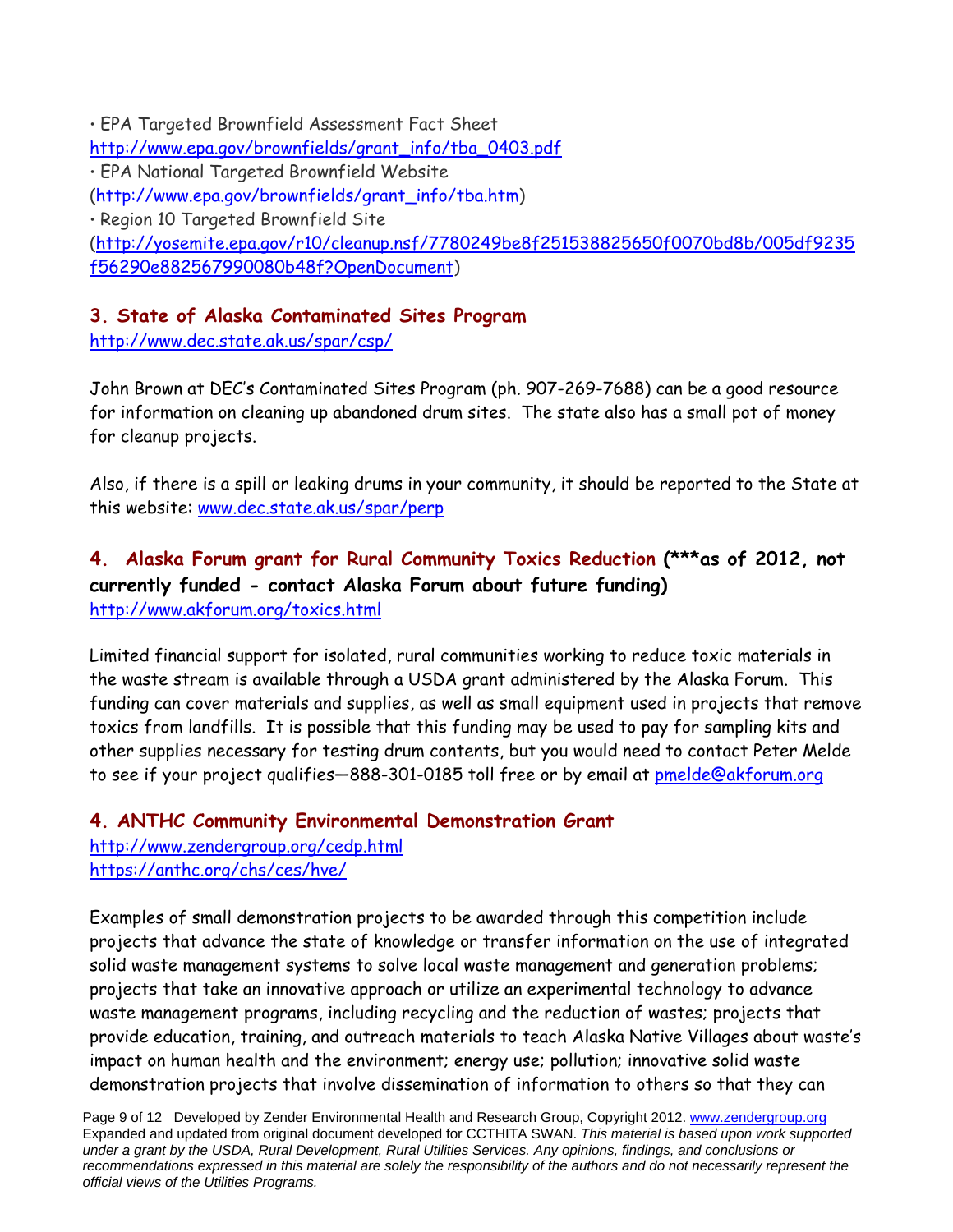benefit from the knowledge gained; projects that involve learning, teaching, or discovery on improving sanitation to reduce human contact with waste; projects that protect subsistence resources from contamination all are eligible as long as the projects are likely to reduce risks to Tribal members' health or the Tribal members' environment in rural Alaska and are within limitations and requirements of the statutory authority on which the project is based.

Under this program, you could apply for funds for buying and using a drum crusher, developing protocols and materials for crushing drums, or for a drum/contaminated site cleanup project. For more information, you can contact ANTHC or Zender:

**Alaska Native Tribal Health Consortium**  Desirae Roehl Ph. 907-729-3496 droehl@anthc.org

**Zender Environmental Health and Research Group**  Lina Taneva 907-444-1197 ltaneva@zendergroup.org

### **5. Contact Your Soil and Water Conservation District (SWCD)**

There are 12 SWCDs in Alaska—11 are local districts (Mid-Yukon-Kuskokwim, Fairbanks, Kenai, etc.). The 12th district is a catch-all district including all areas not served by a local district. This catch-all district is the Alaska SWCD, which covers most of rural Alaska. If you are an isolated village, this is probably your district.

http://www.alaskaconservationdistricts.org/alaska/

To confirm which district serves your village, go to this website: http://www.alaskaconservationdistricts.org/

When you have determined your district, click the link at the bottom of the webpage to see "District Coordinator contact information." Write an email, letter, or fax to your District Coordinator to request sampling/technical assistance. Be as specific as you can. For example, requesting assistance with soil sampling beneath fuel tanks, water quality sampling of your river, etc. They may also be able to recommend other services available or suggest other agencies/organizations to contact.

### **6. Call the nearest university to your community and try contacting their lab.**

University labs may have cheaper services for sampling/testing than private labs. It's worth giving them a call to see what they have available. If you find the main number for the university, ask for number(s) for their laboratories. The lab technicians may be able to get you in touch with an interested professor or graduate student that can test your samples for free. If this happens, ask them if they plan to do something with the data. If you don't feel

Page 10 of 12 Developed by Zender Environmental Health and Research Group, Copyright 2012. www.zendergroup.org Expanded and updated from original document developed for CCTHITA SWAN. *This material is based upon work supported under a grant by the USDA, Rural Development, Rural Utilities Services. Any opinions, findings, and conclusions or recommendations expressed in this material are solely the responsibility of the authors and do not necessarily represent the official views of the Utilities Programs.*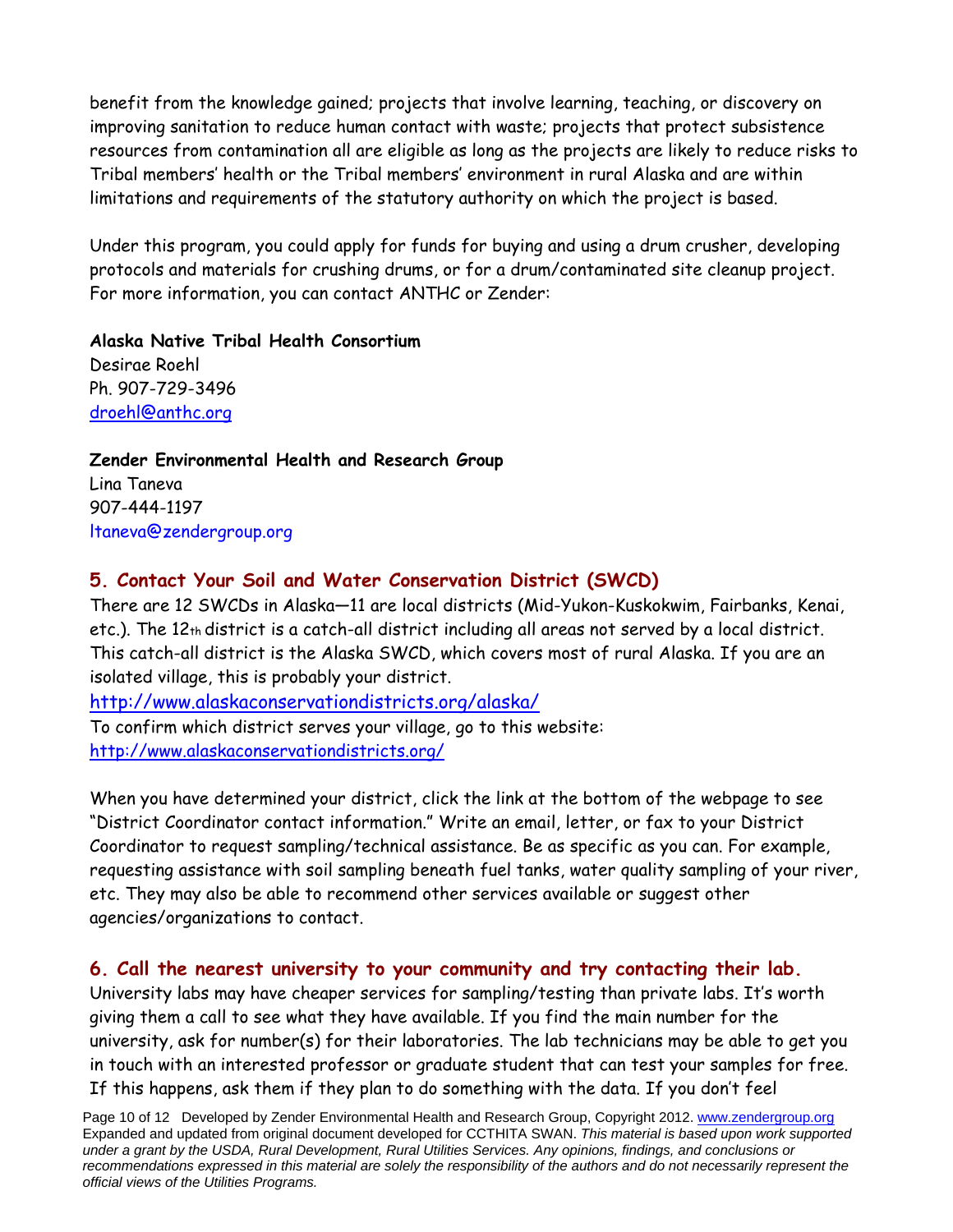comfortable giving them access to your data, you need to let them know. They may still want to assist you for free anyway. They should not be able to publish a study or "own" your data without your permission. It is against University policy. If you simply use the University lab services, you do not need to worry about your data being taken without your permission.

## Communities using drum crushers and lessons learned

**Kodiak Island Villages** Six Villages on the island of Kodiak purchased Oberg drum crushers from Bedford Technologies in the summer of 2003. The six Villages are: Port Lions, Ouzinkie, Karluk, Larsen Bay, Old Harbor, and Akhiok. The villages had the Oberg drum crusher retrofitted to run on diesel or gasoline (as opposed to electric) so the crushers will be able to be used anywhere (without having to rely on a power source). To retrofit the crushers cost an additional \$2000 each.

If you would like to talk to these communities about how they like their crushers, contact: **Tracy Mitchell**  Kodiak Island Borough Phone: 907 486 9348 Email: tmitchell@kib.co.kodiak.ak.us



A note on using drum crushers in the winter: **Diesel fuel can gel in cold temperatures**, so it is a good idea to use drum crushers powered by diesel indoors during the winter.

**The Native Village of Tanana** carried out a drum cleanup project in 2010. They collected about 250 drums and drained the oil and water into a large tote. They let it freeze so they could separate the water from the oil and used the oil in their waste oil burner. They borrowed a drum crusher from Yukon River InterTribal Watershed Council (YRITWC) and in about 2 and half days crushed all the drums to 6" by 10" disks for backhaul. Tanana also used the drum crusher to crush totes of aluminum cans before backhauling. They found the drum crusher very efficient and easy to use. They recommend having all the drums ready before starting to crush them so that crushing could be finished in 1-2 days. Also, they recommend wearing a mask as there are lots of fumes during the draining and



Page 11 of 12 Developed by Zender Environmental Health and Research Group, Copyright 2012. www.zendergroup.org Expanded and updated from original document developed for CCTHITA SWAN. *This material is based upon work supported under a grant by the USDA, Rural Development, Rural Utilities Services. Any opinions, findings, and conclusions or recommendations expressed in this material are solely the responsibility of the authors and do not necessarily represent the official views of the Utilities Programs.*